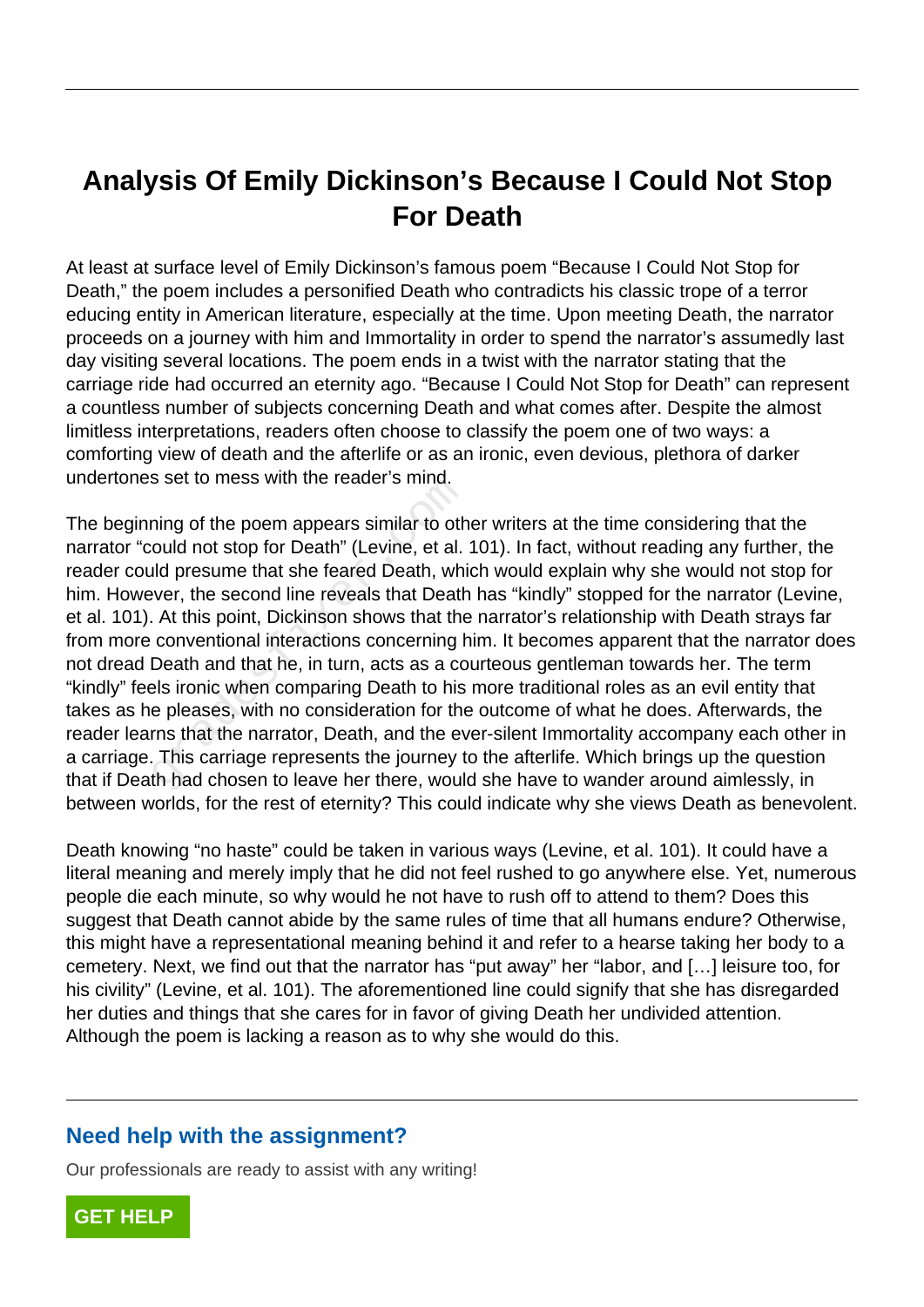Vibrant imagery that begins to affect the audience's interpretation of the poem saturates the entirety of stanza three. The first two lines could reflect the narrator' own childhood, when she used to play games with her friends. Dickinson's choice to use the word "children" instead of pupils or students could support this interpretation (Levine, et al. 101). Still, the phrase could also point to the concepts of youth, innocence, and knowledge. Many Romantic and pre-Romantic writers, poetry and books that Dickinson would have familiarized herself with, often used children to symbolize youth and innocence (Fletcher 2018). The following line is of particular interest. Dickinson does not only capitalize "Ring," but she goes as far as to put dashes around it to ensure that her audience stops for a second and digests the phrase (Levine, et al. 101). The line could have a literal, childlike notation and solely talk about children playing with "the Ring" referring to a game. Still, the choice of "Ring" brings to memory the famous childhood song, "Ring Around the Rosie," which is said to be a song about 'The Black Plague.' But with this discovery, brings on the startling contrast of Death characterized as "kind" in this poem to a more malevolent interpretation of him condemning thousands of lives including children in just a few years. The third line can be taken in two ways similar to the previous lines. The imagery of grain could symbolize food, a substance vital to life. Yet, with the line comes another hidden allusion to Death's more traditional role as the Grimm Reaper. Finally, the line about them passing the Sun could also indicate a darker side to Death seeing as how death and night are often linked to each other in literature.

The first line of stanza four paired with the previous stanza could reference to the classic trope of one's life flashing before their eyes as they die. On the other hand, the Sun could symbolize life passing them. The notion that Life passes them works well with the ideas of previous lines representing phenomena such as youth, knowledge, food, beauty, and happiness. The subsequent line uses phrases such as "quivering [and] chill," which could indicate that the temperature has dropped substantially. The coldness could signify that there are ghosts present due to the trope of temperature dropping whenever a spirit comes near. The next line goes on to indicate that the narrator has a "gossamer" gown on (Levine, et al. 102). The gossamer gown could symbolize a multitude of notions. The first concept states that the narrator's dress could be a wedding gown (Patchava & Aroustamian 2017). Though, that raises the question of who she intends to marry. A more obvious presumption would suggest that she aims to marry Death. Besides, the audience tends to forget about another entity in the carriage along with the narrator and Death, Immortality. This idea gains weight when pondering the last stanza given that she recalls that it has been years since the carriage ride and Immortality would assumedly go hand-in-hand with eternity. In fact, Immortality's silence could indicate that their union is not a loving one and could symbolize how Dickinson felt about marriages. Still Ian Fletcher in the Literary Yard has a different perspective on Dickinson's word choice. He explains that gossamer also means "a spider's web" and that it could indicate that the narrator feels trapped inside a web with Death acting as the spider (Fletcher 2018). Fresh The Imagery of grain could symbols<br>another hidden allusion to Death's moving<br>ath and night are often linked to each c<br>ne of stanza four paired with the previo<br>e flashing before their eyes as they die<br>g them. The noti

## **Need help with the assignment?**

Our professionals are ready to assist with any writing!

**[GET HELP](https://my.gradesfixer.com/order?utm_campaign=pdf_sample)**